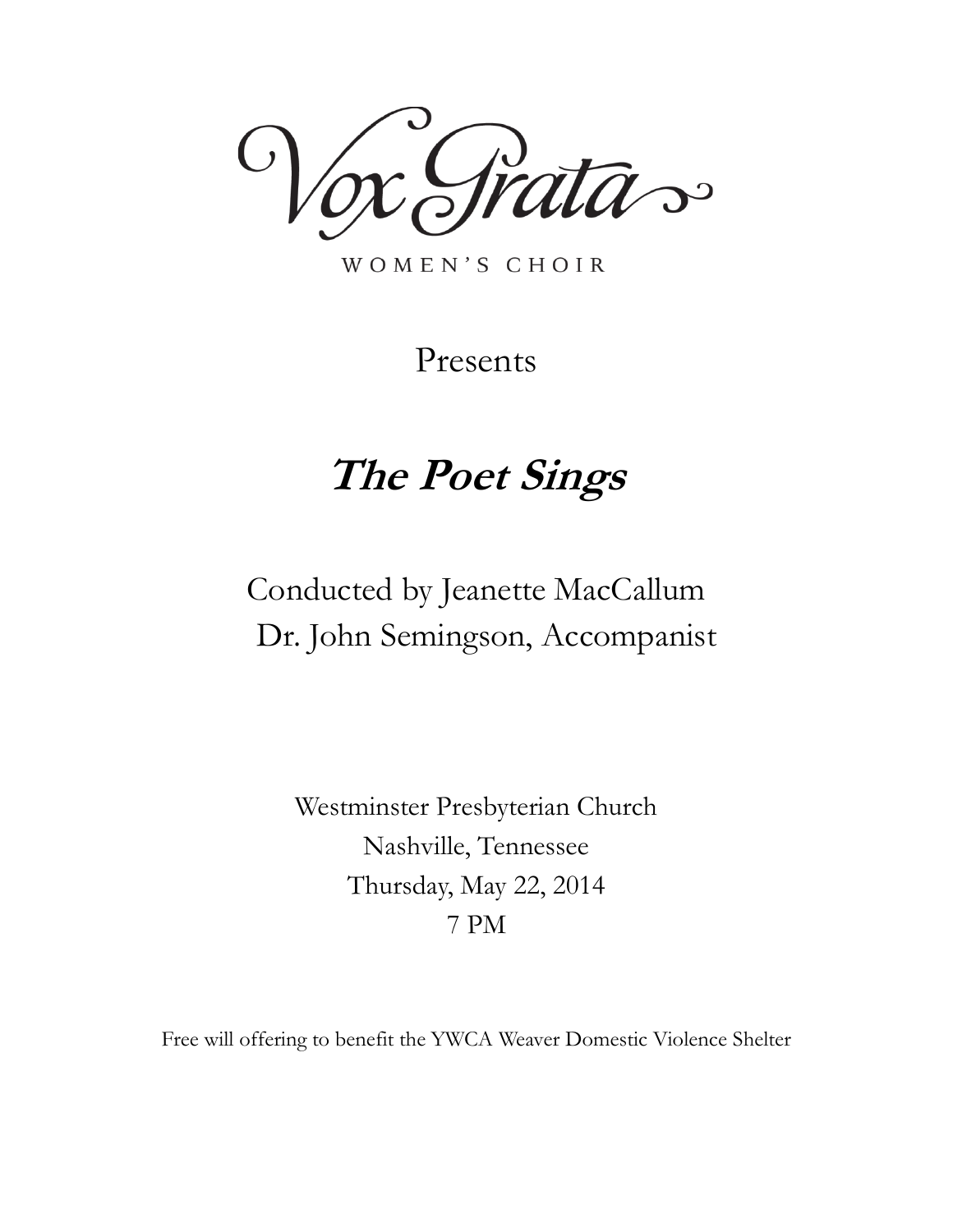# **The Poet Sings**

Please silence all cell phones and pagers for the duration of the program.

| Andrea Ramsey    |
|------------------|
| Randall Thompson |
| Kevin A. Memley  |
|                  |
| Emma Lou Diemer  |
| Frank La Rocca   |
| Edie Hill        |
| Stephen Chatman  |
| Gwyneth Walker   |
|                  |

## **Vox Grata Women's Choir**

| Soprano 1 | Leigh Anderson, Susan Holt, Emily Neely, Marissa Parkes, Sarah Stallings,<br>Charlotte Sublett, Sharon Warfield, Jen Way |
|-----------|--------------------------------------------------------------------------------------------------------------------------|
| Soprano 2 | Emily Beavers, Mary Biddlecombe, Alexa Coulton, Jenny Knott, Katie Mullins,<br>Erica Scaramuzza                          |
| Alto 1    | Annabelle Absar, Jennifer Barnes, Kelly Christie, Jane Kirchner, Mareike<br>Sattler, Caroline Sheridan                   |
| Alto 2    | Carol Callaway-Lane, Alissa Floyd, Denise Statham, Karen Weir                                                            |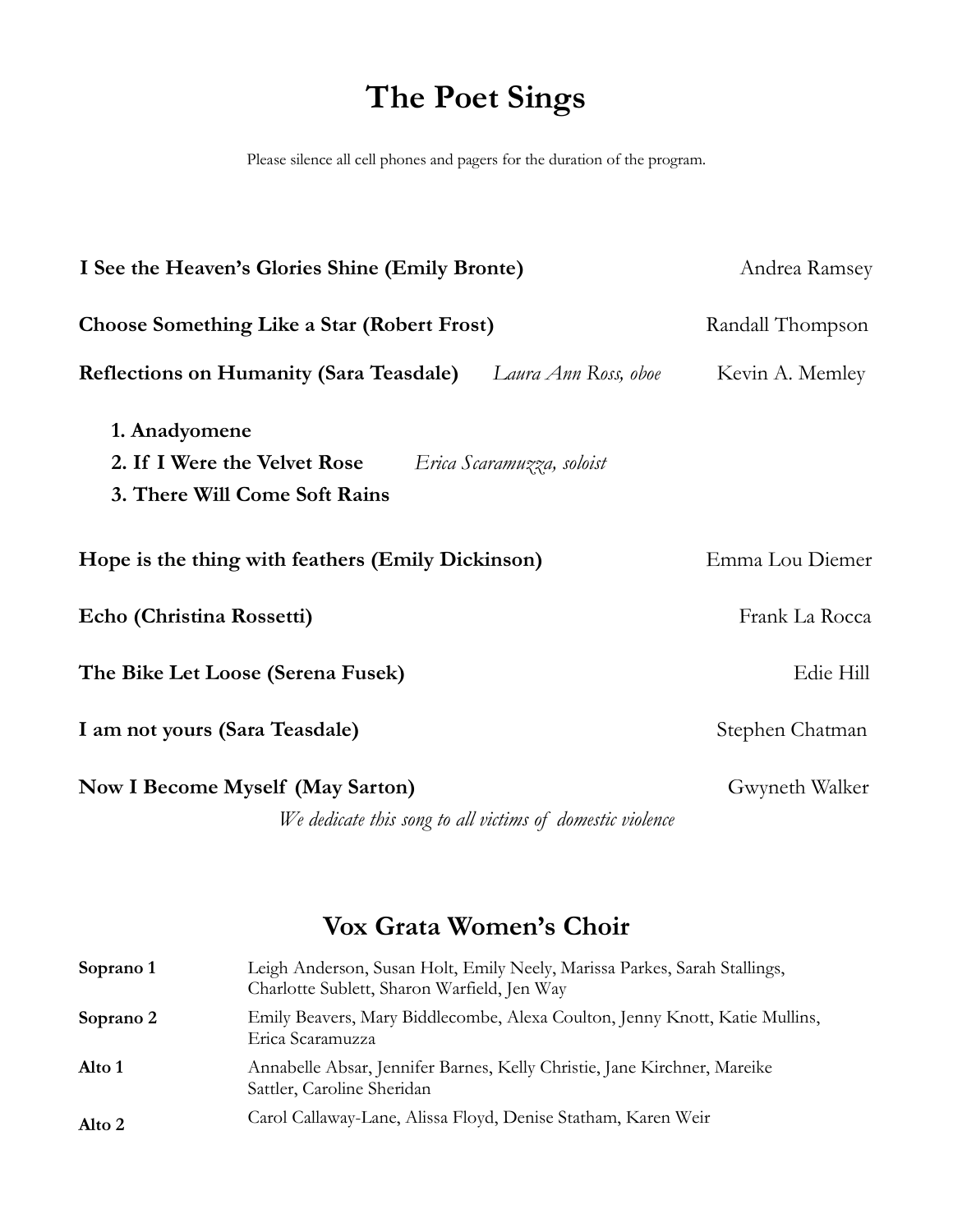**Jeanette MacCallum** teaches choral music at Pope John Paul II High School, Hendersonville, Tennessee and is founder and Artistic Director of *Vox Grata.* She previously taught music theory and music history at Belmont and Lipscomb Universities in Nashville, Tennessee. From 2002, to 2012, she served as the Director of Choral Activities at St. Cecilia Academy in Nashville, where she conducted various ensembles and taught AP Music Theory. During her tenure at St. Cecilia, the Advanced Choir received superior ratings at all regional and state adjudication festivals in which it participated. Her students also earned positions in numerous All-State and American Choral Directors Association Honor Choirs. In addition, the St. Cecilia Advanced Choir performed at ACDA and TMEA state conferences. Mrs. MacCallum also led the St. Cecilia Choir on performance tours to Carnegie Hall, Canada, and Italy. In 2007, the St. Cecilia Choir performed by invitation at the *Ospedale della Pietà* and the *Ospedale dei Derelitti* in Venice.

Reared in Princeton, New Jersey, Mrs. MacCallum's passion for choral music began as a member of the distinguished Princeton High School Choir. She received her musical education at the Eastman School of Music and Belmont University, and received the Master of Church Music degree from Belmont. A singer, pianist, and conductor, Mrs. MacCallum has also directed choirs at the Blair School of Music at Vanderbilt University, as well as at Westminster Presbyterian Church in Nashville. She currently serves as the ACDA Tennessee Chair for Women's Choir Repertoire and Standards. Mrs. MacCallum has served as the Treasurer and President of the Middle Tennessee Vocal Association. She is also the author of *"The Sacred Choral Works of the Venetian Ospedali,"* published by GIA in *"Conducting Women's Choirs: Strategies for Success,"* Debra Spurgeon, Editor and Compiler (2012).

**John Semingson,** Accompanist for Vox Grata Women's Choir, has served as the Director of Music Ministries for Westminster Presbyterian Church, Nashville, since 2001. He oversees a multi-faceted music program of nine choirs involving nearly 200 children, youth, and adults. John holds the Doctor of Musical Arts degree in choral conducting, the Master of Church Music in both conducting and organ, and the Bachelor of Music in organ performance. Over the past 26 years, he has conducted and/or served as an accompanist for church, community, university and honor choirs in Illinois, New Jersey, North Carolina, and Tennessee.

#### **Mission of Vox Grata**

Vox Grata is comprised of joyful women who, out of gratitude for the fullness of their own lives, possess a desire to sing together for the benefit of others. The group performs repertoire that expresses a uniquely feminine spirit, especially works that promote the best interests of women in society. Vox Grata sings concert programs that directly benefit the needs of women in the Nashville community. The singers also enjoy the opportunity to mentor exceptional high school and college-aged women who participate in the choir as part of its choral scholar program.

For information about supporting Vox Grata or to find out about auditions and upcoming events, please visit our website at [www.voxgrata.com,](http://www.voxgrata.com/) or like us on Facebook at [https://www.facebook.com/VoxGrata.](https://www.facebook.com/VoxGrata)

#### **Special Thanks**

**Vox Grata Board of Directors** – Sallie Bailey, Jennifer Barnes, Susan Baughman, Kelly Christie, Susan Holt, Doug MacCallum, and Jeanette MacCallum **Dr. John Semingson**, Director of Music Ministries, Westminster Presbyterian Church **Ian Petty**, Web Design – ianpetty.com **Westminster Presbyterian Church**

**Contact information for Mary Jones:** Mary Jones, Designer AMAEZN Designs (615) 582-1626 M\_katherine40@yahoo.com 2014B Lebanon Pike, Nashville, TN 37210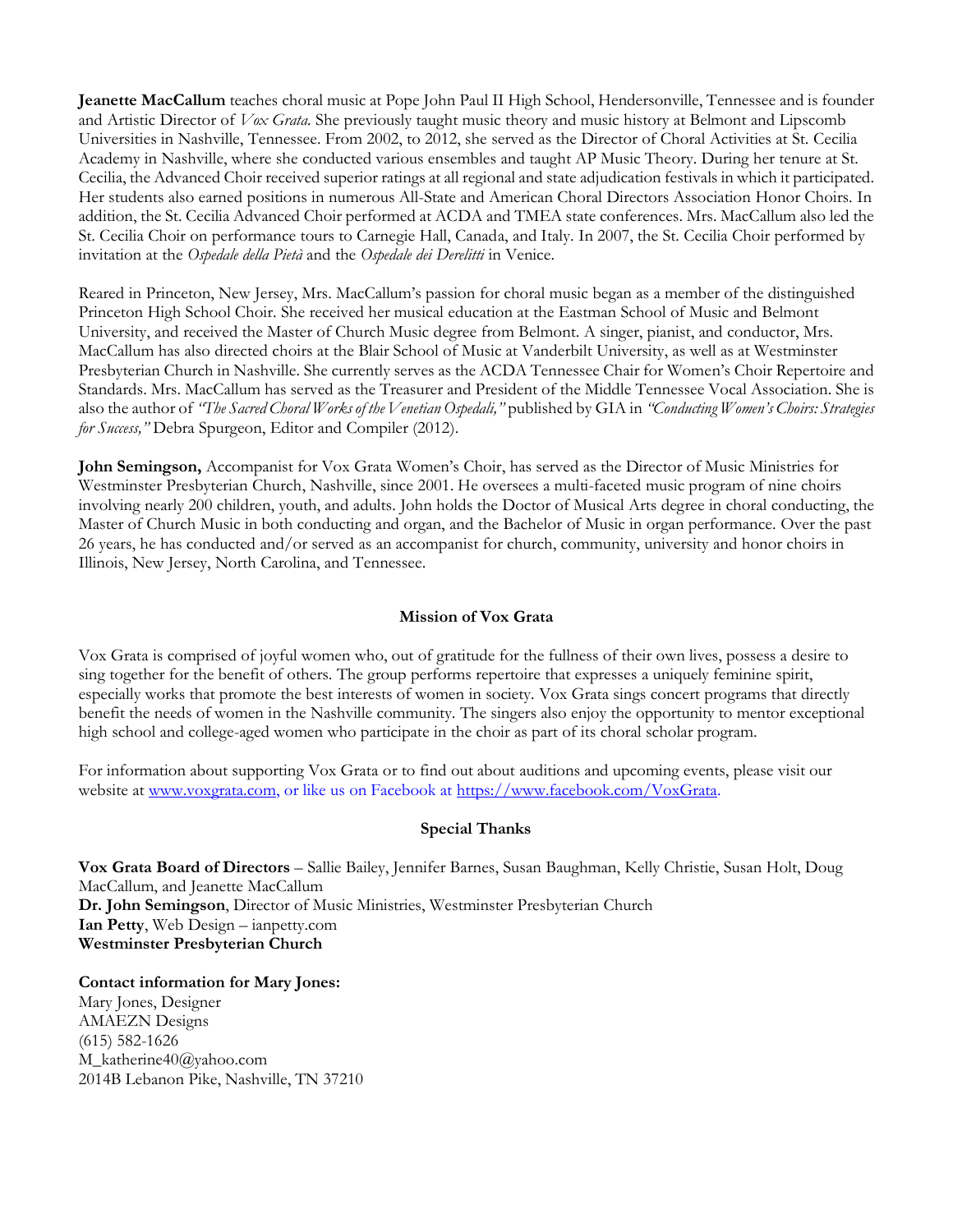## **Poetry Texts**

#### **No Coward Soul Is Mine by Emily Bronte (1818-1848)**

No coward soul is mine No trembler in the world's storm-troubled sphere I see Heaven's glories shine And Faith shines equal arming me from Fear

O God within my breast Almighty ever-present Deity Life, that in me hast rest, As I Undying Life, have power in Thee

*Vain are the thousand creeds That move men's hearts, unutterably vain, Worthless as withered weeds Or idlest froth amid the boundless main*

*To waken doubt in one Holding so fast by thy infinity, So surely anchored on The steadfast rock of Immortality.*

With wide-embracing love Thy spirit animates eternal years Pervades and broods above, Changes, sustains, dissolves, creates and rears

Though earth and moon were gone And suns and universes ceased to be And Thou wert left alone Every Existence would exist in thee

There is not room for Death Nor atom that his might could render void Since thou art Being and Breath And what thou art may never be destroyed.

#### **Choose Something Like a Star by Robert Frost (1874-1963)**

O Star (the fairest one in sight), We grant your loftiness the right To some obscurity of cloud— It will not do to say of night, Since dark is what brings out your light. Some mystery becomes the proud. But to be wholly taciturn In your reserve is not allowed. Say something to us we can learn By heart and when alone repeat. Say something! And it says, 'I burn.' But say with what degree of heat. Talk Fahrenheit, talk Centigrade. Use language we can comprehend. Tell us what elements you blend. It gives us strangely little aid, But does tell something in the end. And steadfast as Keats' Eremite, Not even stooping from its sphere, It asks a little of us here. It asks of us a certain height, So when at times the mob is swayed To carry praise or blame too far, We may choose something like a star To stay our minds on and be staid.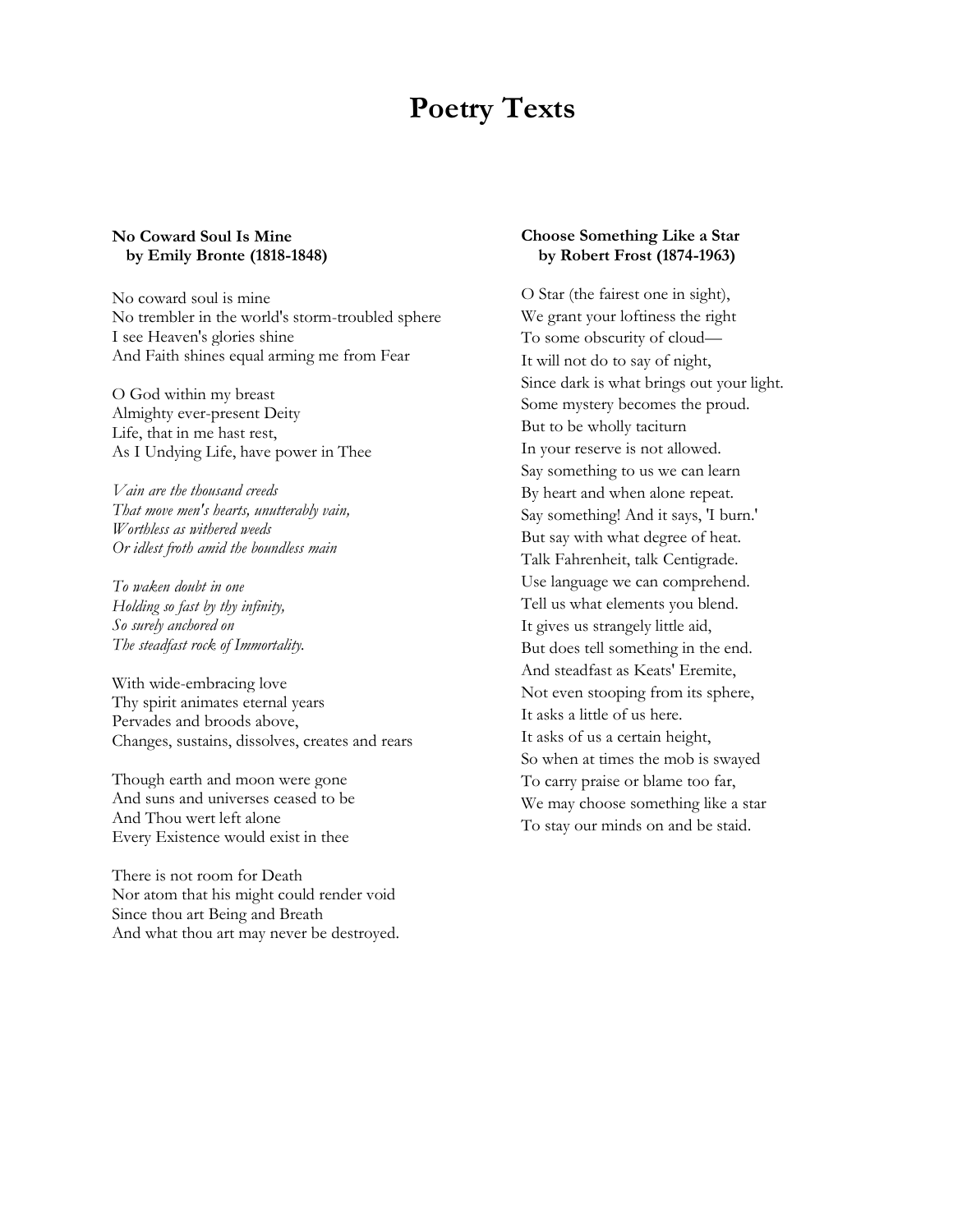#### **Anadyomene by Sara Teasdale (1884-1933)**

The wide, bright temple of the world I found, And entered from the dizzy infinite That I might kneel and worship thee in it; Leaving the singing stars their ceaseless round Of silver music sound on orbed sound, For measured spaces where the shrines are lit, And men with wisdom or with little wit Implore the gods that mercy may abound. Ah, Aphrodite, was it not from thee My summons came across the endless spaces? Mother of Love, turn not thy face from me Now that I seek for thee in human faces; Answer my prayer or set my spirit free Again to drift along the starry places.

#### **A Maiden by Sara Teasdale (1884-1933)**

Oh if I were the velvet rose Upon the red rose vine, I'd climb to touch his window And make his casement fine.

And if I were the little bird That twitters on the tree, All day I'd sing my love for him Till he should harken me.

But since I am a maiden I go with downcast eyes, And he will never hear the songs That he has turned to sighs.

And since I am a maiden My love will never know That I could kiss him with a mouth More red than roses blow.

#### **There Will Come Soft Rains by Sara Teasdale (1884-1933)**

There will come soft rains and the smell of the ground, And swallows circling with their shimmering sound;

And frogs in the pools, singing at night, And wild plum trees in tremulous white,

Robins will wear their feathery fire, Whistling their whims on a low fence-wire;

And not one will know of the war, not one Will care at last when it is done.

Not one would mind, neither bird nor tree, If mankind perished utterly;

And Spring herself, when she woke at dawn, Would scarcely know that we were gone.

#### **Hope is the thing with feathers by Emily Dickinson (1830-1886)**

"Hope" is the thing with feathers - That perches in the soul - And sings the tune without the words - And never stops - at all -

And sweetest - in the Gale - is heard - And sore must be the storm - That could abash the little Bird That kept so many warm -

I've heard it in the chillest land - And on the strangest Sea - Yet - never - in Extremity, It asked a crumb - of me.

#### **Echo by Christina Rossetti (1830-1894)**

Come to me in the silence of the night; Come in the speaking silence of a dream; Come with soft rounded cheeks and eyes as bright As sunlight on a stream; Come back in tears, O memory, hope, love of finished years.

O dream how sweet, too sweet, too bitter sweet, Whose wakening should have been in Paradise, Where souls brimfull of love abide and meet; Where thirsting longing eyes Watch the slow door That opening, letting in, lets out no more.

Yet come to me in dreams, that I may live My very life again though cold in death: Come back to me in dreams, that I may give Pulse for pulse, breath for breath: Speak low, lean low As long ago, my love, how long ago.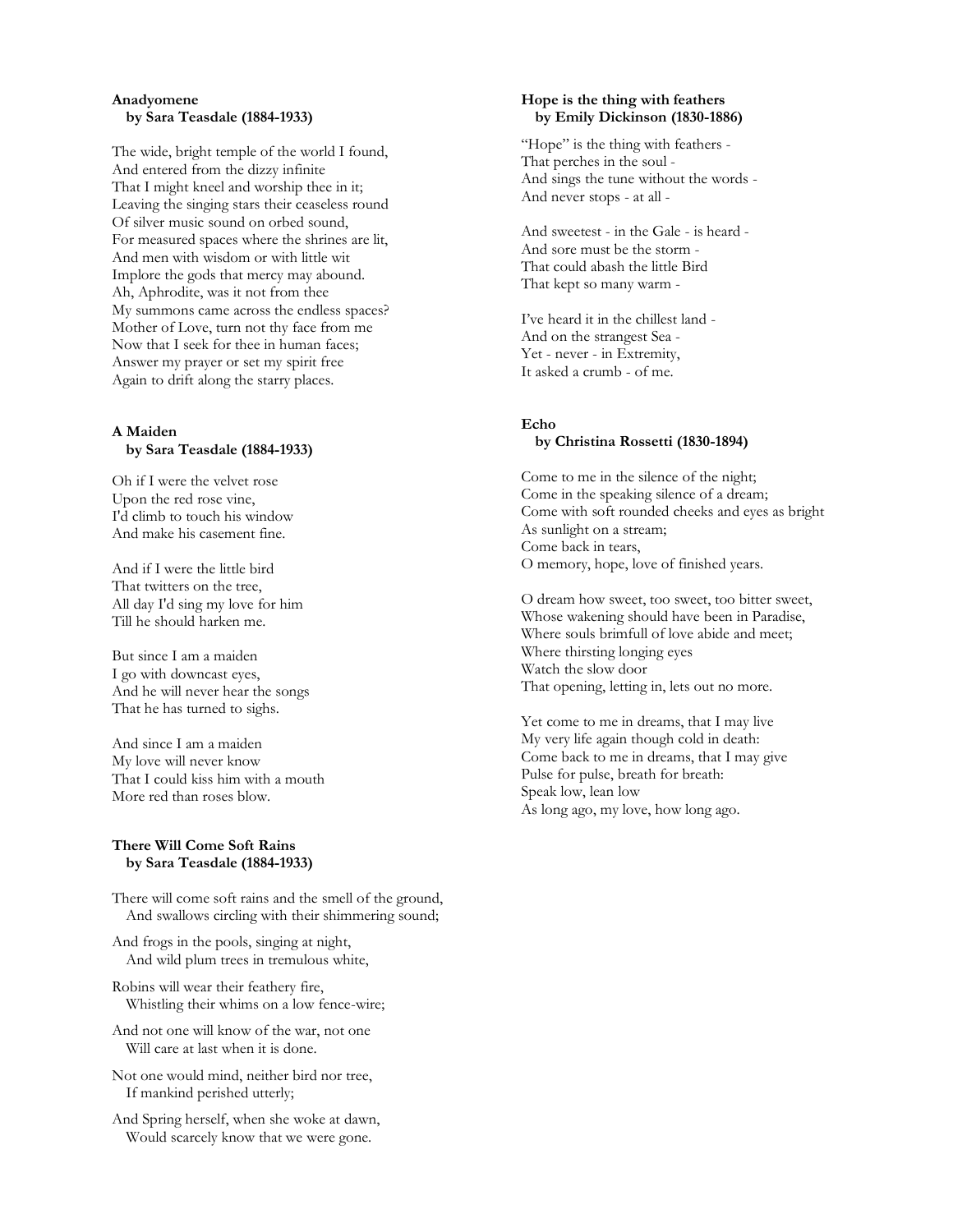#### **The bike let loose by Serena Fusek (1948-)**

July in the heartland the bike let loose on empty road speeding through tall corn at the bottom of immense sky wrapping around the world's rim the sun shimmering and the air like a bell with perfect pitch bathing us in the heat that swells the ears in their green jackets spilling silk. Miles and miles of corn the towns – populations eight hundred nine hundred two thousand souls – marooned islands in a green sea; we pause at the single stoplight crossing the highway plunge back into corn.

#### **I am not yours by Sara Teasdale (1884-1933)**

I am not yours, not lost in you, Not lost, although I long to be Lost as a candle lit at noon, Lost as a snowflake in the sea.

You love me, and I find you still A spirit beautiful and bright, Yet I am I, who long to be Lost as a light is lost in light.

Oh plunge me deep in love—put out My senses, leave me deaf and blind, Swept by the tempest of your love, A taper in a rushing wind.

#### **Now I Become Myself by May Sarton (1912-1995)**

Now I become myself. It's taken Time, many years and places; I have been dissolved and shaken, Worn other people's faces, Run madly, as if Time were there, Terribly old, crying a warning, "Hurry, you will be dead before—" (What? Before you reach the morning? Or the end of the poem is clear? Or love safe in the walled city?) Now to stand still, to be here, Feel my own weight and density! The black shadow on the paper Is my hand; the shadow of a word As thought shapes the shaper Falls heavy on the page, is heard. All fuses now, falls into place From wish to action, word to silence, My work, my love, my time, my face Gathered into one intense Gesture of growing like a plant. As slowly as the ripening fruit Fertile, detached, and always spent. Falls but does not exhaust the root, So all the poem is, can give, Grows in me to become the song, Made so and rooted so by love. Now there is time and Time is young. O, in this single hour I live All of myself and do not move. I, the pursued, who madly ran, Stand still, stand still, and stop the sun!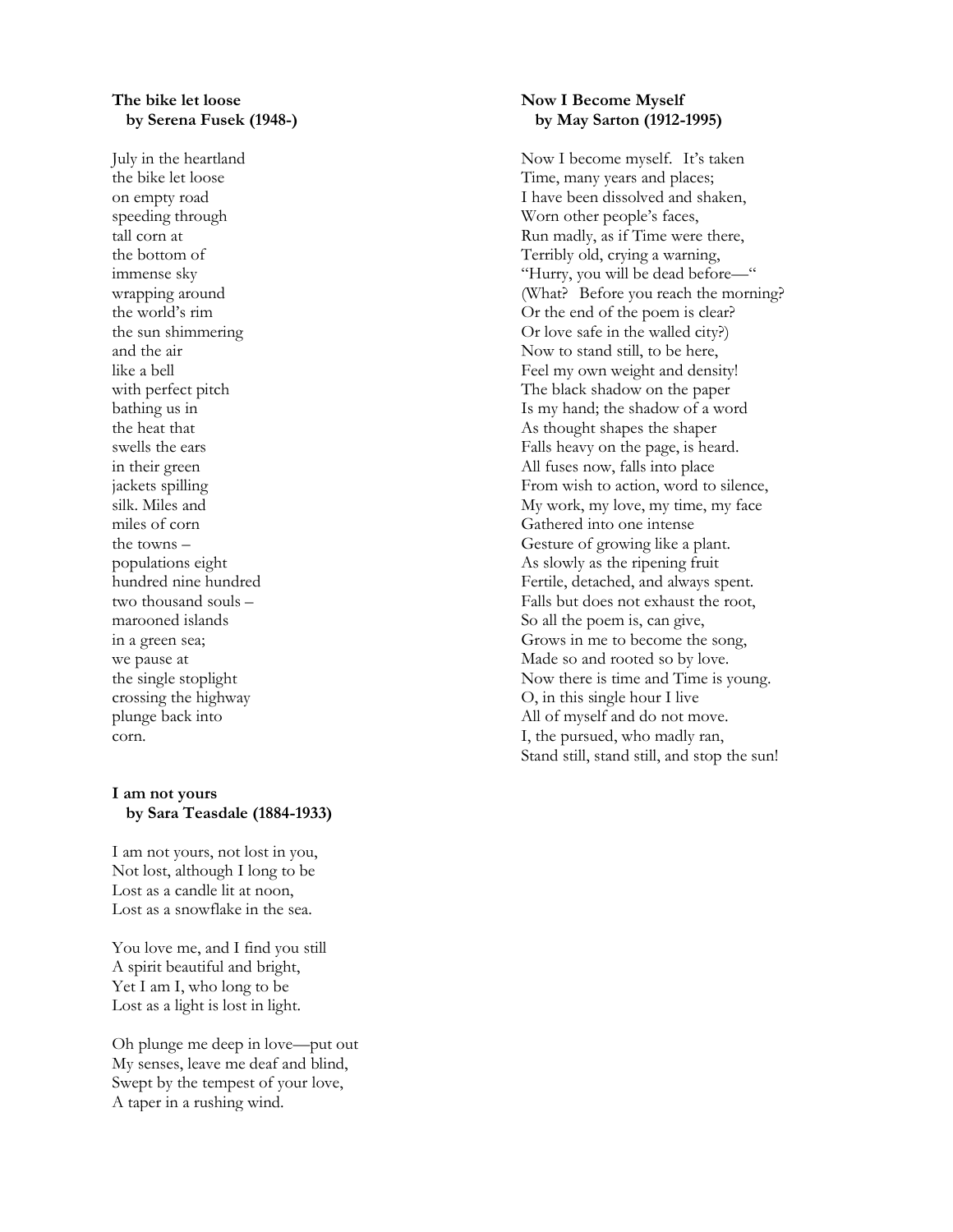## **Program Notes**

### **I See the Heaven's Glories Shine** Andrea Ramsey

Dr. Andrea Ramsey is a composer, conductor and music educator. Currently, Dr. Ramsey teaches and conducts choirs at The Ohio State University. Having extensive experience teaching youth and children, Andrea believes strongly in the growth of young people as musicians and singers. This piece was commissioned by the Allegro Community Children's Choir of Kansas City.

### **Choose Something Like a Star** *Randall Thompson* **Randall Thompson**

This piece is the final movement of *Frostiana*, Seven Country Songs for men's, women's and mixed voices with band or orchestra. The set was commissioned in 1958 for the 200<sup>th</sup> anniversary of the incorporation of Amherst, Massachusetts. The premiere was conducted by the composer, and the poet was present for the occasion. Randall Thompson, eminent American composer, led a successful career as both composer and educator, holding academic positions at a number of prestigious colleges and universities, including Princeton and Harvard, New England Conservatory of Music and the Curtis Institute of Music.

#### **Anadyomene Kevin A. Memley**

Kevin A. Memley is a refreshing and versatile composer whose works have received world-wide acclaim. Though largely self-taught, his works have been prominently featured in ACDA conventions since 2009. In addition, he has composed and orchestrated music for film.

He states: "When I wrote *Anadyomene*, I wanted to explore Teasdale's representation of worship, specifically through the prism of Greek Mythology and the goddess Aphrodite. I find it compelling that she closes the poem with such an 'all-or-nothing attitude.'" Anadyomene is defined as "Venus Anadyomene" and is one of the iconic representations of Aphrodite.

### **If I Were the Velvet Rose** Review A. Memley

This piece is based upon the poem "The Maiden" which expresses Teasdale's thoughts on unrequited love, a theme that resonates greatly in her body of work. Memley's approach to the text is simple and direct, in the style of an English folk song. It is sung a cappella and provides a nice contrast to the first and third pieces in the *Reflections on Humanity* set, both of which feature strong piano accompaniments and oboe.

#### **There Will Come Soft Rains Kevin A. Memley** Kevin A. Memley

This piece is moving in its depiction of Teasdale's poem concerning the absence of humanity. The poem may have been a reference to her own time period (during war). Memley states: "I find it more haunting to imagine that she could be describing the things of today."

The poetry of Sara Teasdale is full of musical language and evocative emotion. Today her words are set to music by some of the finest composers of our time.

### **Hope is the Thing with Feathers Emma** Lou Diemer

This piece is the first from the set entitled "*Hope is the Thing: An Emily Dickinson Suite for Women's Chorus and Keyboard*". Diemer is an American performer and composer of works for keyboard, orchestra, chamber group and choir. The relentless 9/8 eighth notes in this piece mirror the urgent fluttering of the bird that never gives up.

Frank La Rocca is a composer of contemporary art music, especially sacred choral music. His catalog includes works in nearly all genres and his influences are as diverse as Josquin, Byrd, Stravinsky, George Crumb and Arvo Pärt. His music has been described as possessing a "luminous beauty" with "a profound sacred sensibility". La Rocca is on the composition faculty of California State University.

He writes: "This poem is about great love and deep loss. Sensual and mystical images communicate the physical and spiritual bonds that united the poet to her beloved. In dream and memory, she hopes to bring her lover back to life so that she may feel life in her veins again. My setting focuses on the role of memory by echoing musical motifs and fragments of text throughout the course of the piece, so that past and present intermingle in ways that illuminate the poet's experience. Lush harmonic and textural elements underscore the sensuousness of Rossetti's imagery."

#### **Echo** Frank La Rocca